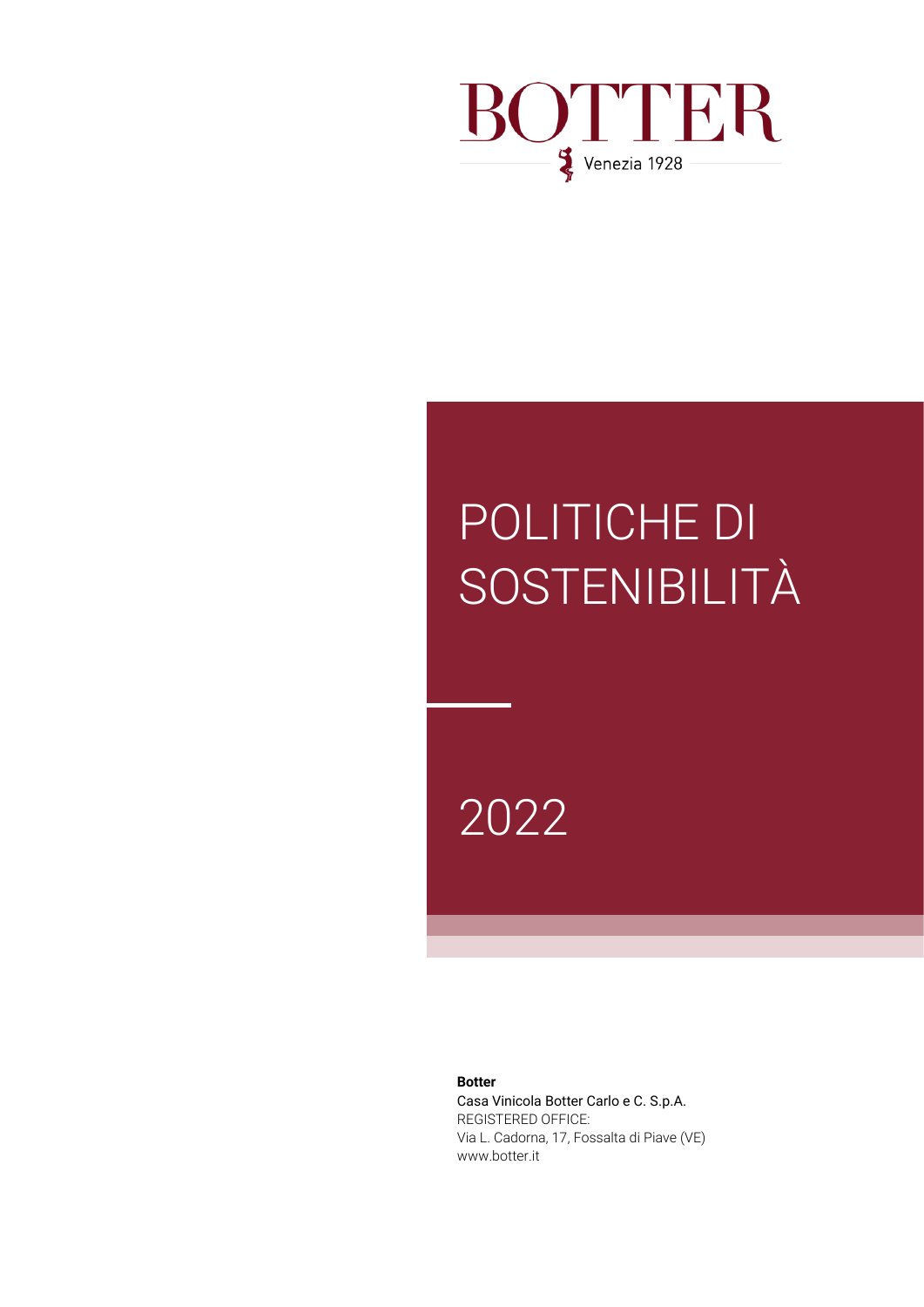## **SUSTAINABILITY POLICIES**

## **BOTTER** Enterprises Wineries People

#### **VISION**

Combining production solidity, passion for people and responsibility towards ecosystems, we want to be, in the world, a reference point for the culture and excellence of Italian wine, giving our tangible contribution to its millenary history, so that Italy becomes the first producer in the world by volumes and, above all, by values.

#### MISSION

By respecting the uniqueness and winemaking tradition combined with research and technological innovation, we interpret the Italian varieties and denominations of origin to best meet the tastes of our consumers. Starting from these roots, we look towards a future that is already contemporary, with a clear identity element in sustainability: our aim is offering to our consumers a product that is not only excellent, but also safe and fair.



**Emiliano Nitti** CHAIRMAN



**Massimo Romani** CHIEF EXECUTVE OFFICER

*Since ever, we understand the many sensitive aspects of the sector in which we operate. More than ever, we are convinced that the true quality of what we do also passes through the sustainable success of our business, targeting and integrating economic, social and environmental objectives.*

*This is why we try to operate responsibly along the entire supply chain, from the choice of products and packaging to the service cares, to offer customers and consumers all the Botter's passion for wine and for the world around it, renewed every day through full awareness of global challenges: a product that is good for enthusiasts, but also for society and the environment.*

We are fully committed, with strategies, management and operating methods that contribute to a healthy, inclusive and *sustainable global economy, respectful of human and labour rights, capable of safeguarding the environment and actively involved in the integrity of every aspect of the business.*

*Taking inspiration from the highest global references, the Sustainability Policies extend and integrate the Code of Ethics*  adopted by Botter. They apply in all activities and in relations with all counterparties and in the active involvement of all *stakeholders in its sphere of influence.*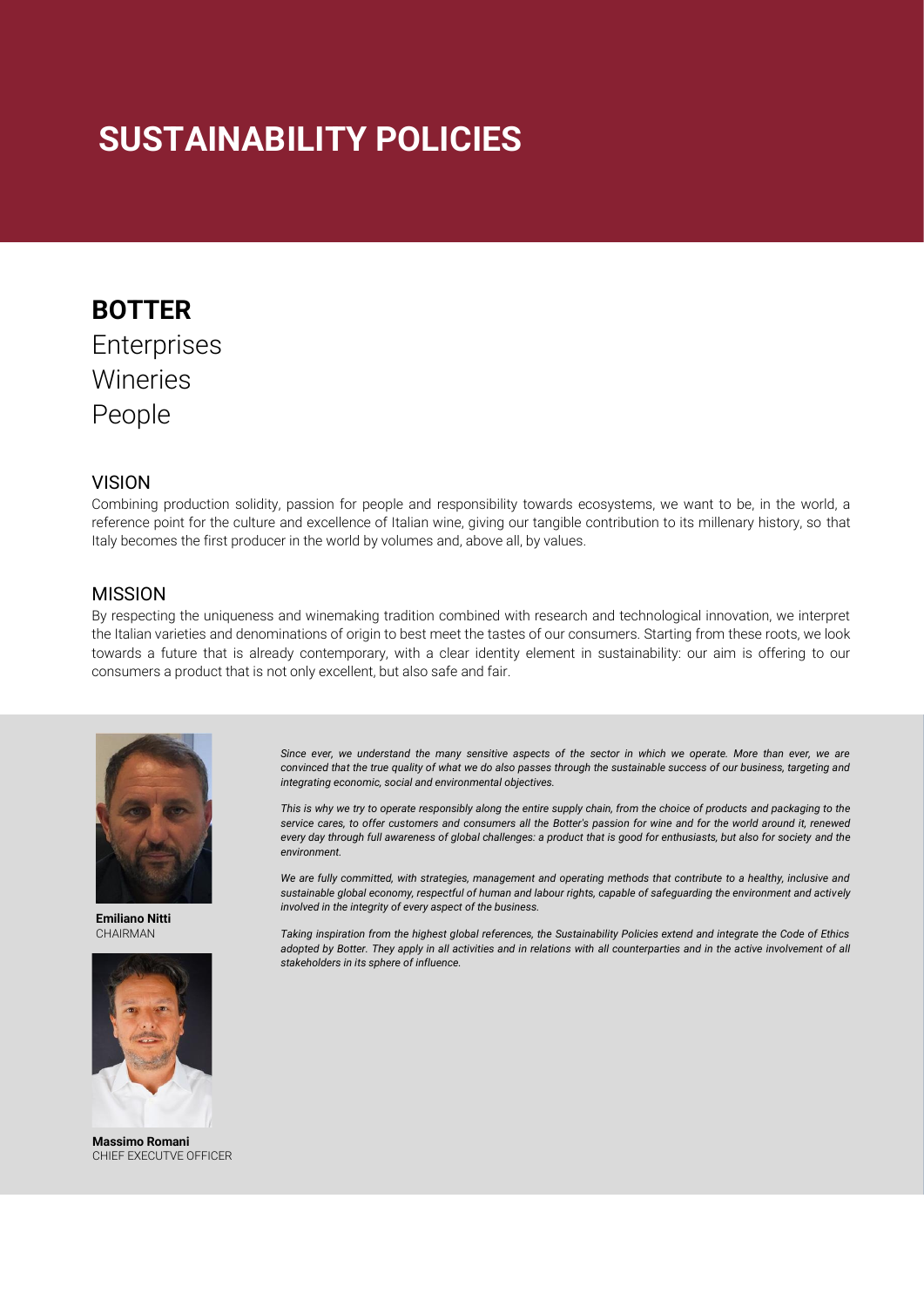## **Guiding principles**

Botter publicly embraces and supports its values, taking them as a guide for its day-to-day activities and transforming them into strategies, objectives and actions shared with shareholders, business partners and all stakeholders in its sphere of influence.

In line with the highest standards of integrity and fully aware of global challenges, through innovation, competitiveness and sustainability, Botter focuses on the creation of value based on healthy, inclusive economic growth that respects human and labour rights, in balance the environment and actively involved in the fight against corruption.

This virtuous approach also involves transparent information, from subsidiaries companies to the holding company, from the single operating site to the corporate level, from local communities to society in general, including institutions, non-governmental organisations and representatives of the public and private sector.

**People, intellectual abilities, social relations, natural, technological and financial resources are capitals that create lasting and shared value.**

#### The **Sustainability Policies** extend and integrate the Code of Ethics adopted by Botter. The "Guiding principles" are their cornerstone of these and are further detailed in four dedicated policies:

- Health and safety
- Environment and resources Rights and society
- Quality and responsibility

They apply in relations with all the counterparties of the Company and in the active involvement of all stakeholders in its sphere of influence.

This document is subject to periodic review or update to ensure its effectiveness.

#### **COMMITMENTS**

**1** To support and respect internationally proclaimed **human rights**, which are universal and belong equally to every person.

**2** To implement work practices based on fair employment, **equal opportunities**, skills development and **inclusiveness**, considering diversity as a source of value.

**3** To ensure the **health**, **safety** and **well-being** of all parties involved by providing adequate working conditions, equipment, information and training.

**4** To enforce and ensure transparent **governance** and **integrity**, implementing appropriate models and effective organisational procedures.

**5** To create and maintain **relationships with shareholders, investors and the market** based on partnerships, transparency, exchange of information and sharing of commitments.

**6** To invest time, skills and resources in **supporting community** and fostering local development with the regular involvement of all interested parties.

**7** To pursue **energy efficiency** and **climate protection** along the entire value chain, defining actions in line with the global strategy of the Paris Agreement.

**8** To contribute to **environmental protection** and living species, benefiting from natural resources responsibly and respecting the sentient nature of **animals**.

**9** To guarantee constant improvement in the **quality** and in the **environmental and social value** of processes, products, applications and services, promoting research and innovation.

**10** To generate and distribute direct and indirect **economic well-being**, creating **shared value** for investors, business partners, society and the environment.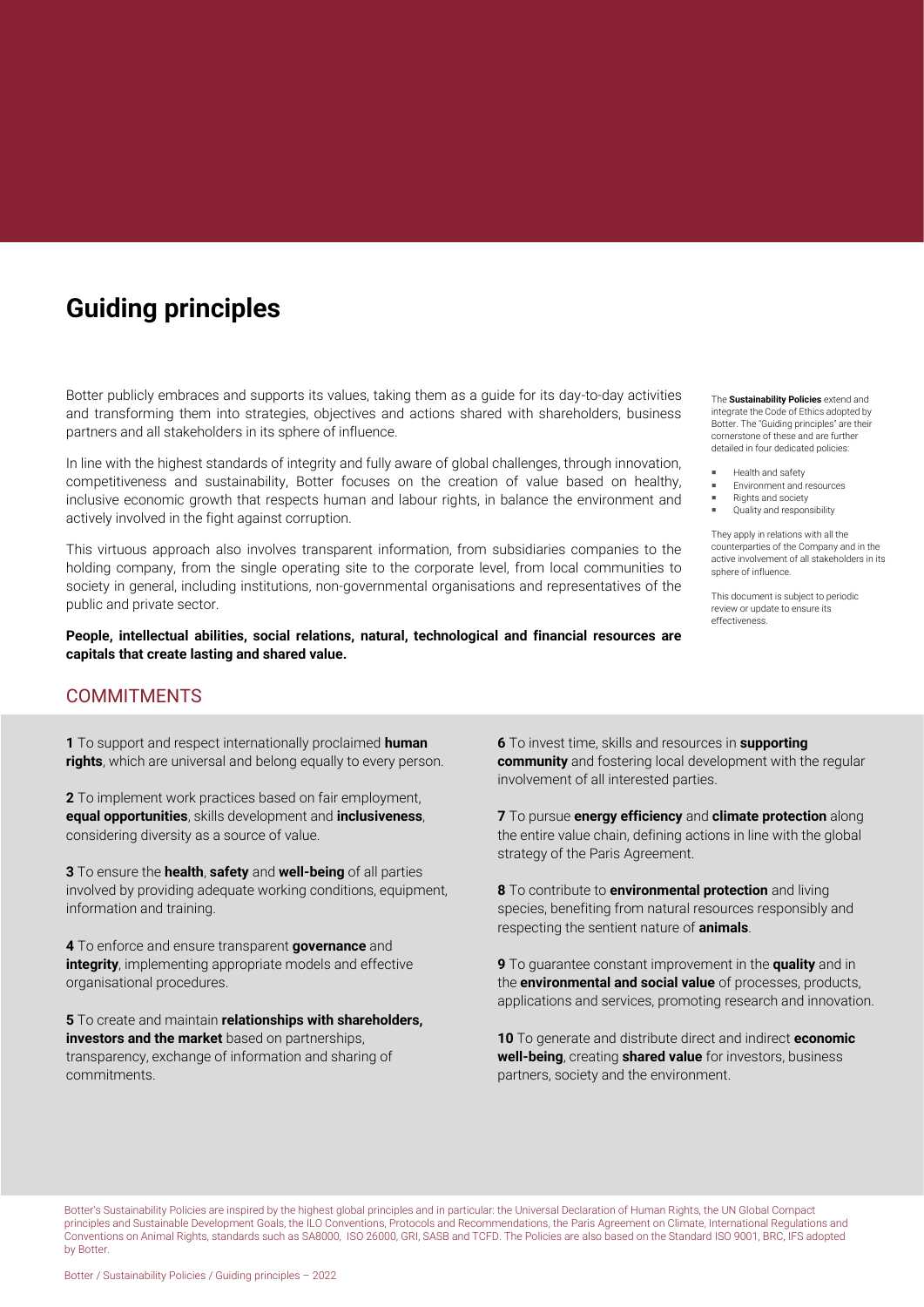

The "Health and safety" Policy is an integral part of Botter's Sustainability Policies.

4 **|**

**BOTTER** 

As a fundamental element of its strategies, procedures and operations, it is applied in relations with all the counterparties of the Company and in the active involvement of all stakeholders in its sphere of influence.

To ensure its effectiveness, this document is subject to periodic review or update.

Botter considers safety, protection and promotion of the health and well-being of the person as fundamental values to be integrated into all of its activities. This principle extends to employees, businesses, suppliers, visitors, local communities and any other interested parties within its sphere of influence.

The Company is committed to taking concrete measures to eliminate accidents, injuries and illnesses caused by work, reducing the risks in all its activities. It also aims to achieve the highest levels of collective and individual awareness, encouraging a process of continuous improvement by adopting effective management systems and visible leadership as the key to success.

All personnel are adequately trained and equipped to carry out their role in conditions of complete safety and health, according to operating procedures aimed at eliminating hazards and reducing risks, taking into consideration the different needs and requirements of men and women.

**Through their own exemplary behaviour, not only in the workplace, everyone values people, promoting health and safety as a way of living.**

#### **COMMITMENTS**

**1** To ensure that **plant and equipment** are designed, built, used and maintained in order to minimize the risks to health and safety, by adopting the best techniques available in new plants or in the case of modernisation or replacement of existing plants.

**2** To define and adopt **operating standards** of excellence for the main activities and provide the operational tools to ensure their full application at all locations.

**3** To implement regular **checks in the workplace** and adequate **health surveillance** to monitor workers' exposure and prevent any possible risk that could compromise their health and

**4** To adopt **management systems** subject to regular audits and periodic updates.

**5** To promote a **transparent and effective information**, using the most appropriate tools for both incident reporting and analysis, and for the timely sharing of best practices and improvement actions.

**6** To ensure that all staff regularly participate in training courses and develop an individual sensitivity towards the **culture of health and safety**, adopting responsible behaviour in the workplace and promoting its application also in lifestyle.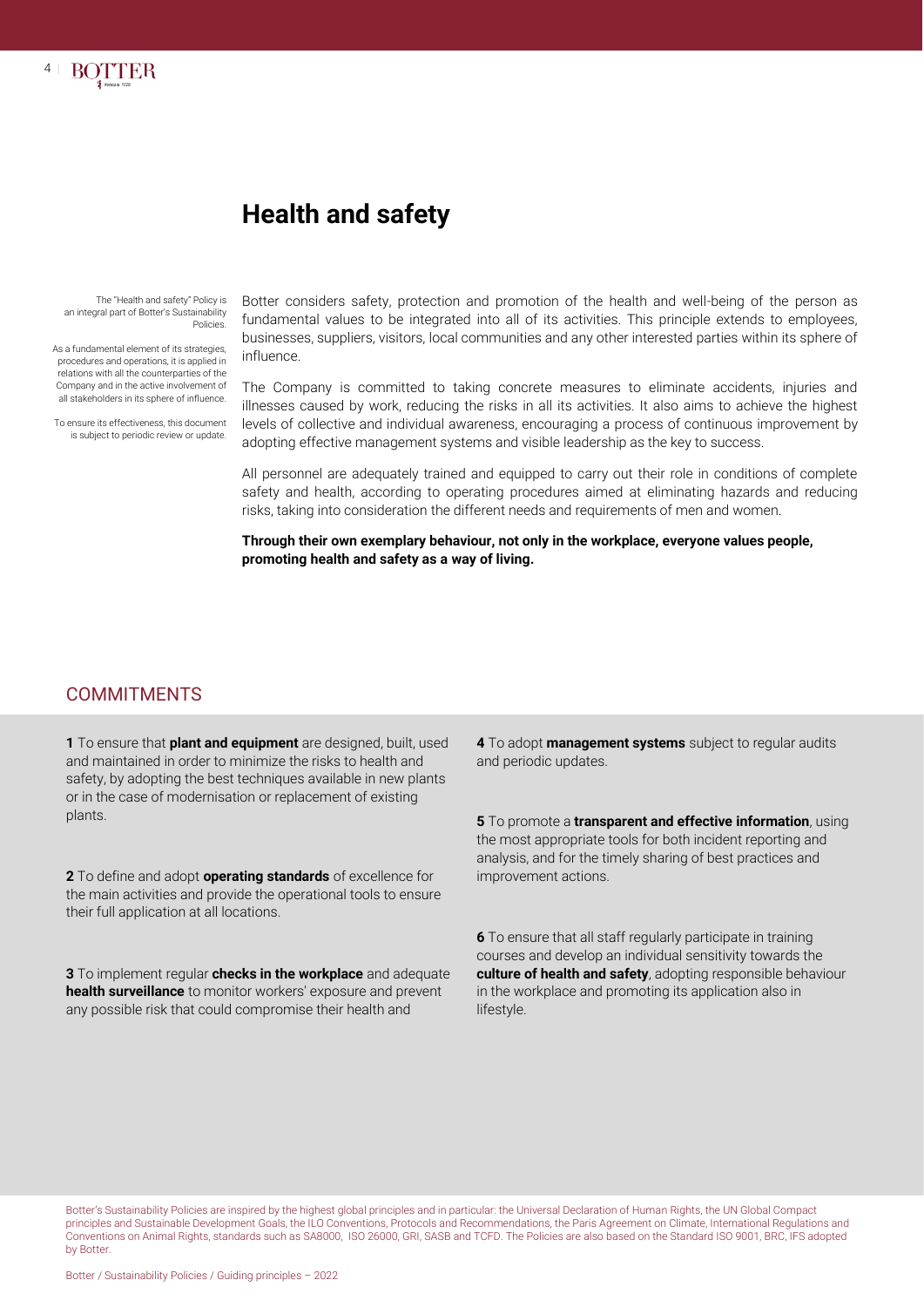### **Environment and resources**

Botter is committed to preventing, minimising, mitigating and compensating the footprint generated by the its activities on the environment and living species and recognises the need for a proactive transition towards a regenerative economy, respectful of the sentient nature of animals and with a low content of carbon, capable at the same time of creating social value.

To this end, it actively promotes the development of practical feasible solutions, in collaboration with institutions and other actors who operate responsibly in the connected production and consumption cycles, promoting the enhancement of alternative resources, the design of sustainable products and the dissemination of eco-efficient technologies and management methods.

**Low-carbon transition, responsible use of resources and promotion of responsible lifestyle preserve the natural capital and create value for the Company.**

The "Environment and resources" Policy is an integral part of Botter's Sustainability Policies.

As a fundamental element of its strategies, procedures and operations, it is applied in relations with all the counterparties of the Company and in the active involvement of all stakeholders in its sphere of influence.

To ensure its effectiveness, this document is subject to periodic review or update.

#### **COMMITMENTS**

**1** To ensure that **plant and equipment** are designed, built, used and maintained in order to reduce the environmental footprint, adopting the best techniques available in new plants or in the case of modernisation or replacement of existing plants.

**2** To promote **responsible access to natural resources** over the entire life cycle and adopt management methods aimed at reducing consumption and preserving availability and quality.

**3** To protect the **quality of water and soils**, to safeguard the collective usability and to preserve **biodiversity** even outside protected areas, ensuring the best environmental and historic management of any contamination.

**4** To make the most of waste, giving priority to the **recycling and recovery** of material and energy recovery and ultimately resorting to environmentally and socially responsible forms of disposal.

**5** To tackle pro-actively the **challenge of climate change**, with the purpose of an overall reduction of greenhouse gas emissions over the entire life cycle, implementing measures aimed at energy saving, the efficiency of plants and the supply and distribution chain and designing products and services that contribute to the global goal of the Paris Agreement.

**6** To define and implement internal reference standards, for evaluating and **monitoring** environmental performance in order to establish and verify improvement objectives.

**7** To adopt **management systems** subject to regular audits and periodic updates.

**8** To encourage employees, suppliers, customers and end users to assume **entrepreneurial behaviour and choices** respectful of the environment, supporting projects and initiatives, including with local communities, aimed at promoting environmental awareness and the transition to **sustainable lifestyles**.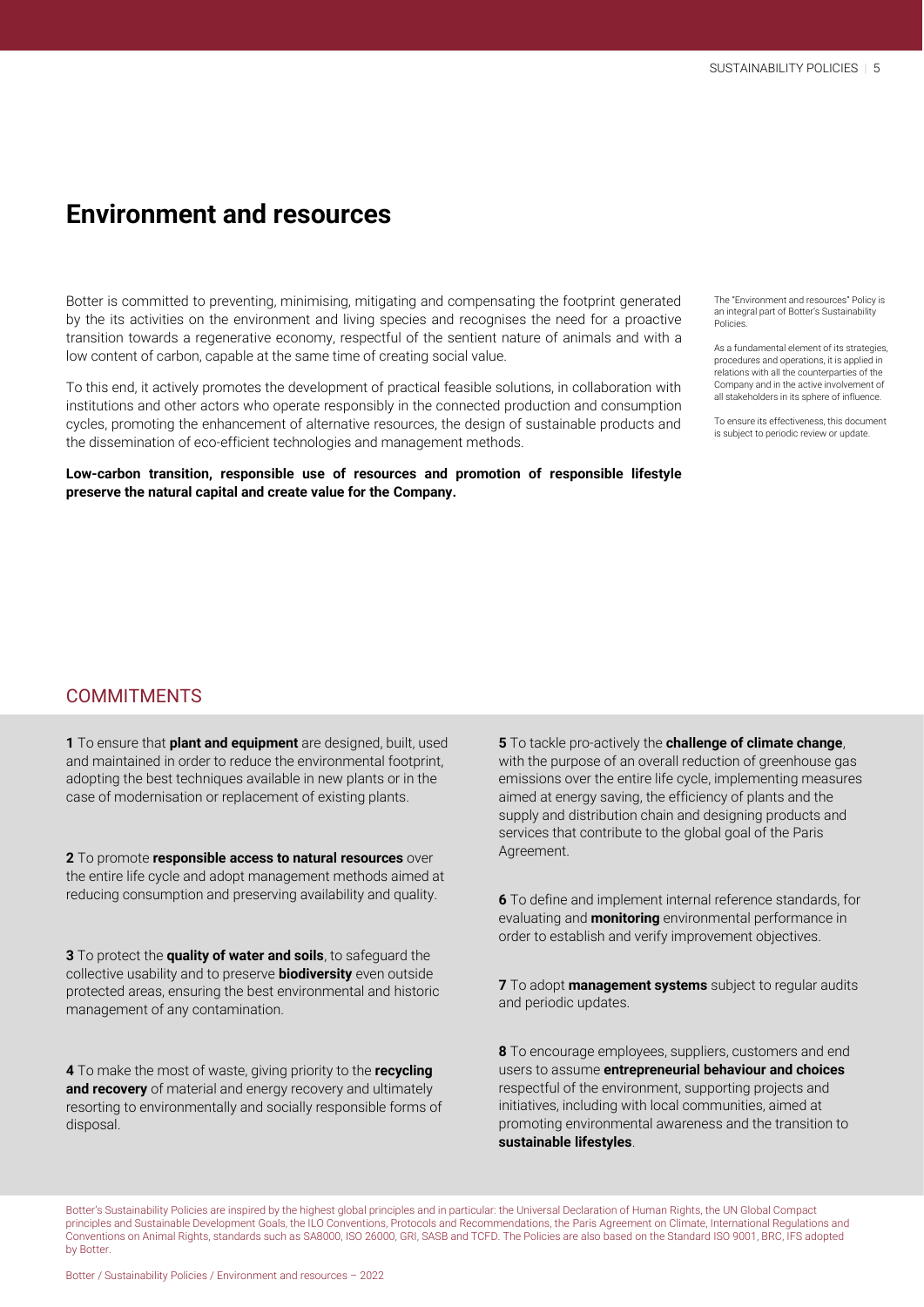

## **Rights and society**

The "Rights and society" Policy is an integral part of Botter's Sustainability Policies.

As a fundamental element of its strategies, procedures and operations, it is applied in relations with all the counterparties of the Company and in the active involvement of all stakeholders in its sphere of influence.

To ensure its effectiveness, this document is subject to periodic review or update

Botter supports internationally proclaimed human rights, as inalienable rights of all individuals, based on the recognition of the dignity, freedom and equality of human beings. Relations with all its stakeholders are built on mutual commitment, active partnership, trust, transparency and long-term collaboration.

The Company undertakes not to become complicit in abuses of human rights in the supply chain and in commercial relations with all the countries with which it operates and does not maintain relations with organizations that do not guarantee equality of opportunity and treatment, distinguishing between gender and age, ethnicity, nationality, social conditions or origins, religion, sexual or political orientation or any other creed.

It creates relationships with local communities by understanding their needs, promoting sustainable local projects that do not generate relationships of dependency and regularly involving stakeholders.

**Values, Codes and Policies define the mandatory prerequisites for establishing and maintaining relationships of any nature within the Company's sphere of influence.**

#### **COMMITMENTS**

**1** To establish eighteen years old as the **minimum age** for access to any type of employment or work which, by its nature or the conditions in which it is carried out, may jeopardise the health, safety or moral integrity of minors.

**2** To guarantee **full equality** of opportunity, treatment and **inclusion** without distinction of gender, age, ethnicity, nationality, social conditions and origins, religion, sexual or political orientation or any other creed, rejecting all forms of forced labour, mental or physical coercion, harassment and sexual and verbal violence.

**3** To respect primary **labour rights**, such as freedom of association, collective bargaining, guaranteeing social security benefits, working hours that are not excessive and the payment of fair wages.

**4** To consider people as a strategic resource, promoting **professional development** and career, respecting equal opportunities and implementing initiatives of **work-life balance** aimed at satisfying the needs of families and the needs of all employees.

**5** To ensure **healthy and safe working conditions**, free access to drinking water, sanitation and, wherever necessary, suitable work or housing facilities, rooms used as canteens, refreshments or places for storing and consuming meals.

**6** To promote programmes of **health protection** and **help to communities** affected by natural and health disasters.

**7** To support **school education** in all its forms, the growth of local **skills** and, where in line with their values, artistic, sporting, cultural and social activities.

**8** To support programmes for services of public utility or use, contributing to the development of adequate infrastructures and the improvement of the **quality of life** in the communities.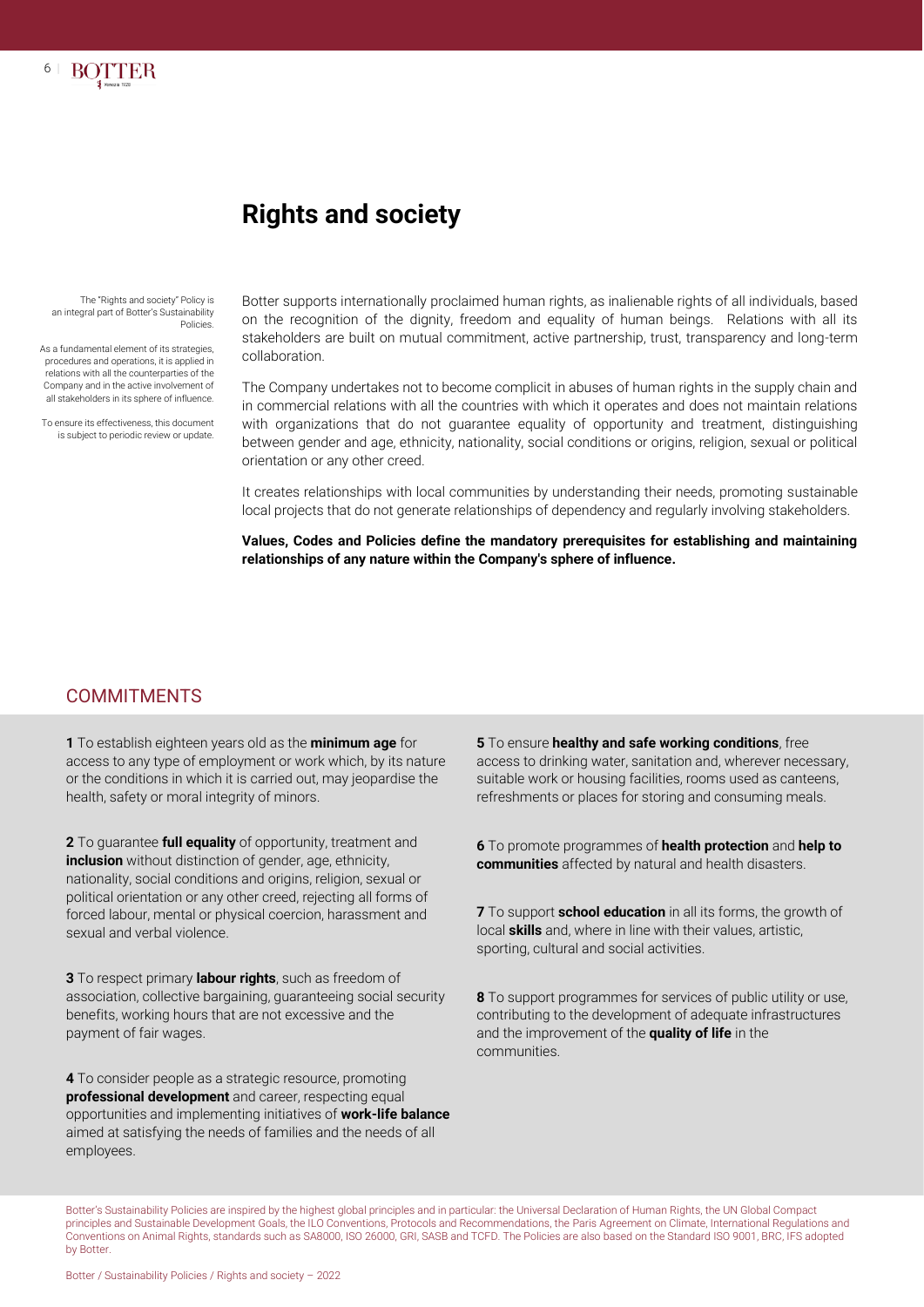## **Quality and responsibility**

Botter works to ensure and continuously improve the quality of products, processes and services. To this end, it adopts a systematic approach aimed at satisfying increasingly challenging quality requirements, creating value along the product life cycle and improving relationships with customers and suppliers.

By combining this vision with the growing demands of the market, the Company aims to understand, control and communicate the technical, environmental and social performance of its products and services throughout their life cycle, from the procurement of raw materials to production and final disposal or reuse.

Furthermore, as far as feasible in its sphere of influence, it promotes the most sustainable applications and responsible consumption of products and services.

**Activities, products and services aligned with the Company's Codes and the requirements of the reference standards create value for the market and promote sustainable lifestyles**.

The "Quality and responsibility" Policy is an integral part of Botter's Sustainability Policies.

As a fundamental element of its strategies, procedures and operations, it is applied in relations with all the counterparties of the Company and in the active involvement of all stakeholders in its sphere of influence.

To ensure its effectiveness, this document is subject to periodic review or update.

#### **COMMITMENTS**

**1** To ensure that **plant and equipment** are designed, manufactured, used and maintained in order to better manage and control the quality of products, processes and services, in line with the sustainable approach adopted.

**2** To adopt modalities of **monitoring** and control of production cycles and service activities based on appropriate instruments, metrics and procedures, operated by qualified technicians.

**3** To promote the adoption of **management systems** according to internationally recognised reference schemes and subject to periodic updates and regular checks.

**4** To ensure the entire value chain **compliance** with all applicable standards, technical regulations, codes of practice, market requirements and customer requests.

**5** To achieve and maintain the **trust of suppliers and customers**, guaranteeing the technical, environmental and social qualities of products, processes and services, fair economic conditions and qualified assistance.

**6** To make available and **communicate responsibly** to customers, retailers, end consumers and interested parties information relating to technical, environmental and social performance, including the potential effects on health and safety of the materials used and products marketed.